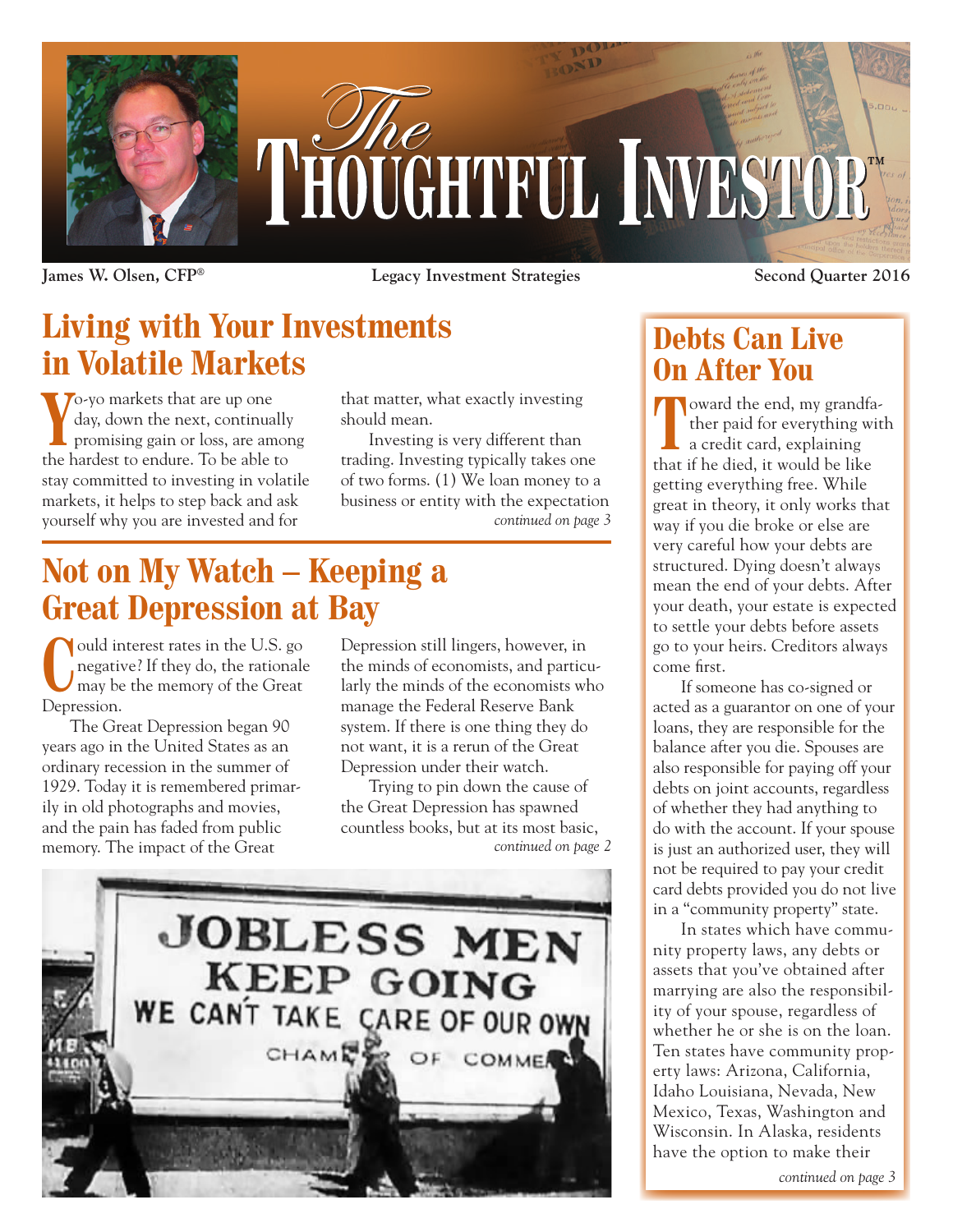### **Fully Fund Your Retirement Accounts for 2015 and 2016**

**B**efore April 18<sup>th</sup>, fully fund your retirement accounts for 2015, and, we would recommend that you begin to fund 2016 as well. The sooner your accounts are funded, the sooner your money goes to work for you. The table at right shows contribution limits for 2015 and 2016.

Adding to the funds you have saved for retirement has a number of big benefits. The first is that your money grows tax free. Taxes can eat away 40% or more of the earnings on your investments depending upon your tax bracket. That's a big bite out of the funds you have available to benefit from compounding over time. Active investment strategies, where short-term gains are more likely, also benefit from tax-deferral, again avoiding the erosion of funds available for compounding that might be taxed at the investor's top tax rate. Retirement accounts can also minimize the tax bite of passing assets on to heirs. Retirement accounts are protected by law from creditors. Equally important, retirement accounts tend to be "hands-off" accounts. These are funds

that investors tend to dip into only when absolutely essential, creating a savings discipline that other account forms may lack.

| <b>Type of Retirement Plan</b>                                                               | <b>Maximum Annual Contributions</b>                                                                                                          |              |                                                                                                                                              |              |
|----------------------------------------------------------------------------------------------|----------------------------------------------------------------------------------------------------------------------------------------------|--------------|----------------------------------------------------------------------------------------------------------------------------------------------|--------------|
|                                                                                              | 2015                                                                                                                                         |              | 2016                                                                                                                                         |              |
|                                                                                              | Under Age 50                                                                                                                                 | 50 and Older | Under Age 50                                                                                                                                 | 50 and Older |
| <b>Individual Retirement Plans</b>                                                           |                                                                                                                                              |              |                                                                                                                                              |              |
| <b>Traditional and Roth IRA</b>                                                              | \$5,500                                                                                                                                      | \$6,500      | \$5,500                                                                                                                                      | \$6.500      |
| <b>Employer-Sponsored Retirement Plans</b>                                                   |                                                                                                                                              |              |                                                                                                                                              |              |
| 401(k), Roth 401(k), 403(b), 457 and<br>SARSEP Plans - Employee contribution                 | \$18,000                                                                                                                                     | \$24,000     | \$18,000                                                                                                                                     | \$24,000     |
| SEP (Simplified Employee Pension) IRA                                                        | Employer contribution - 25% of<br>compensation up to \$53,000<br>Employee contribution up to<br>\$5,500 under age 50; \$6,500<br>over age 50 |              | Employer contribution - 25% of<br>compensation up to \$53,000<br>Employee contribution up to<br>\$5,500 under age 50; \$6,500<br>over age 50 |              |
| <b>Small Business or Self-Employed Retirement Plans</b>                                      |                                                                                                                                              |              |                                                                                                                                              |              |
| Self-Employed 401k (a.k.a., Solo-401k,<br>Individual 401k, Roth 401k)                        | Salary deferral of 20-25% of compensation, plus \$18,000<br>(under 50) or \$24,000 (over 50) in 2015 and 2016 up to a<br>maximum of \$53,000 |              |                                                                                                                                              |              |
| SIMPLE (Savings Incentive Match Plan for<br>Employees) IRA - Employee contribution           | \$12,500                                                                                                                                     | \$15,500     | \$12,500                                                                                                                                     | \$15,500     |
| <b>Coverdell Education Savings Account*</b>                                                  |                                                                                                                                              |              |                                                                                                                                              |              |
| Per beneficiary under age 18                                                                 | \$2,000                                                                                                                                      |              | \$2,000                                                                                                                                      |              |
| <b>Annual Gift Tax Exclusion</b>                                                             |                                                                                                                                              |              |                                                                                                                                              |              |
| Amount that can be given from an individual<br>to an individual without incurring gift taxes | \$14.000                                                                                                                                     |              | \$14.000                                                                                                                                     |              |

#### **Not on My Watch– Keeping a Great Depression at Bay** — *continued from page 1*

people stopped spending. To limit stock market speculation, the Federal Reserve had increased interest rates, which reduced interest sensitive spending. Then the stock market crash reduced wealth and consumer spending substantially. Banking panics in the early 1930s resulted in cash hoarding that wasn't helped when the Federal Reserve also deliberately contracted the money supply and further raised interest rates. The Revenue Act of 1932 increased American tax rates greatly in an attempt to balance the federal budget, and by doing so it dealt another blow to the economy by further discouraging spending.

How bad was the resulting contraction in spending? Between the peak and the trough of the downturn, industrial production in the United States

declined 47% percent and real gross domestic product (GDP) fell 30%. (In contrast, during the next worst U.S. recession, 1981-1982, GDP fell 2%.) The U.S. experienced the near-total breakdown of a previously affluent economy for ten hard years. There was nothing romantic about the breadlines, peddlers on street corners, shuttered factories, rural poverty, and so-called Hoovervilles where homeless families sought refuge in shelters of salvaged wood, cardboard, and tin. 2.5 million people fled the Plains states as the Dust Bowl stripped topsoil from the land. Unemployment exceeded 20% in a society where 21% of the workforce was employed in agriculture.

While a combination of government policy errors worsened the decline in spending during the Great Depression, to prevent a second Great Depression, the most common prescription is to keep people spending and limit saving. To keep people spending, the Federal Reserve has two basic strategies – (1) Promote inflation, which feeds the benefit of buying now to avoid paying more in the future. This means avoiding deflation, which would make goods cheaper the longer one waits, and potentially reduce wages. (2) Make saving unattractive.

Removing the incentive to save by dropping interest to zero or below is one tool to do so. The catch is the low interest rates have to offset consumer concerns about the direction of the economy. The slow U.S. recovery is one sign that interest rates have limited utility as consumers stubbornly continue to save and spend judiciously.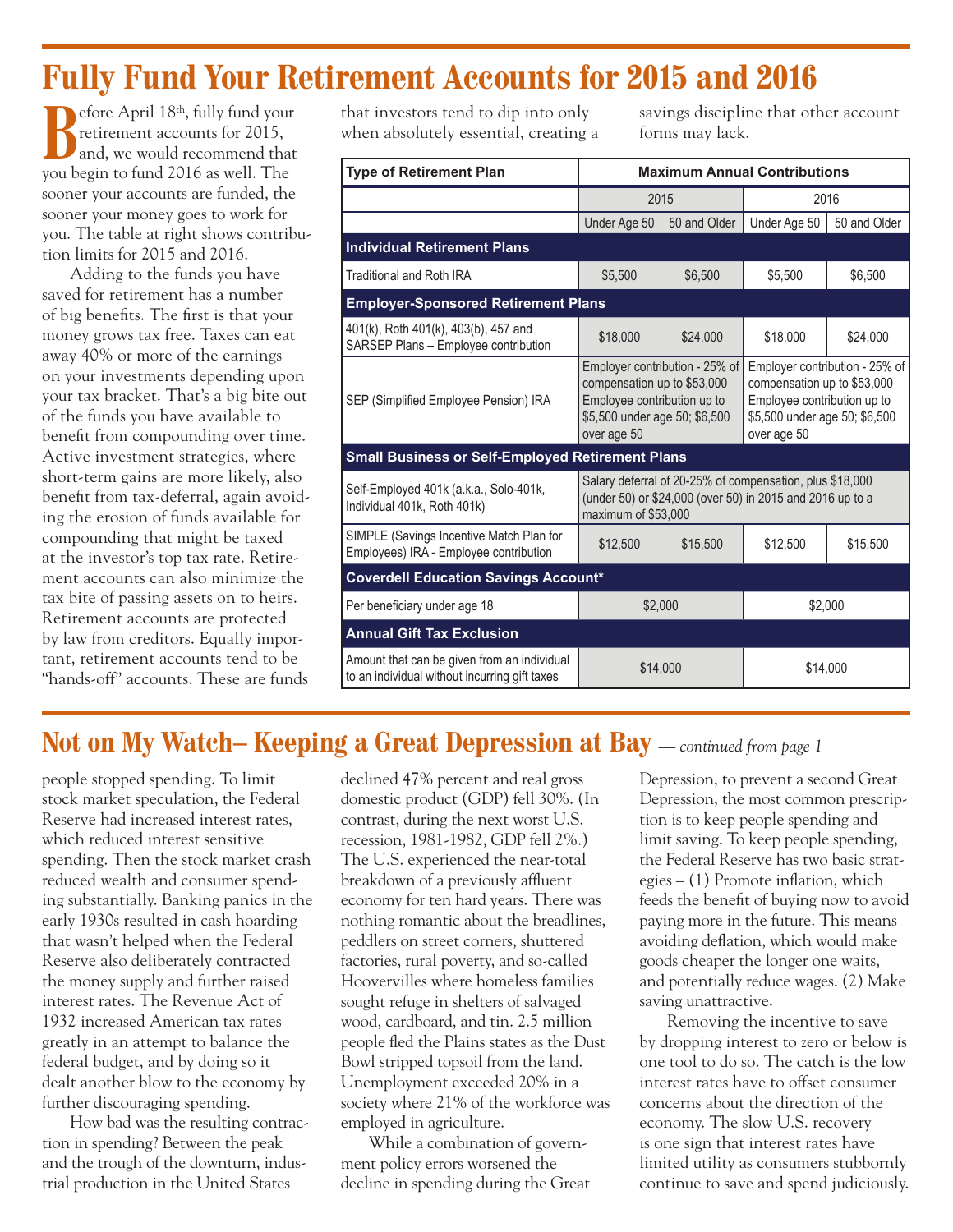#### **Living with Your Investments in Volatile Markets** — *continued from page 1*

that the money will be repaid with a negotiated return or interest rate. (2) We purchase an interest in a business or property with the expectation that management will increase the value of the asset and generate income, providing a return on our investment. In both cases we are making a value judgment as to the likelihood of receiving a future return on our investment.

Trading seeks to take advantage of short-term inefficiencies in the market where return is based on changes in the purchase price of the security, whether bond or equity.

The volatility of prices in the market for debt or equity typically does not change whether or not our decision in purchasing an investment was a good one. A bond purchased from a company with the financial wherewithal to meet its obligations is not a better or worse investment if its price fluctuates in response to market volatility. A company with sound financials and good growth prospects, whose stock was purchased at a good value does not become a bad investment because the market enters a downtrend. The reason is all in the word – future. If you believe the company continues to offer future potential, that the economy will grow over time, that demand will continue for the products and services the company offers, then the investment remains a valid one.

This is why buy and hold is a viable investment approach for younger investors with time to weather market volatility. One invests in good companies, whether through stocks or bonds, monitors the companies to make certain their financial and growth prospects remain good, and sells when the reasons for initially investing no longer hold true.

**The problem with a buy-andhold approach occurs if the investor needs to sell his/her investments in the near future** to meet anticipated financial needs, whether financing an education, starting a business, retiring, or taking advantage of an opportunity that may not come along in another

year or so. The luxury of time to wait for a market recovery disappears and it becomes more important to protect the present value of the portfolio.

This is where active management plays an important role. Active management says we don't know how low the low might be. But we do know that our investor has limited ability to make up losses. We chose to limit the downside of the portfolio by moving out of the market or into lower risk positions when downside volatility increases. When the market appears to have established an uptrend, assets are moved back into desirable investments to take advantage of opportunities to build wealth through appreciation.

In yo-yo markets, active management can suffer whipsaws, short-term movements in the market that result in selling a position only to have to buy back at a higher cost. But given our inability to see the future and the need to limit losses, this is typically considered the lesser risk.

Approaching active management purely as a trading strategy is a very different investment style. The goal in this case is not to invest in good companies or bond issuers based on their future performance, but to take advantage of inefficiencies and irrational market moves to achieve profits. Maintaining a long-term commitment to a trading strategy requires knowing how the strategy works in different markets, and analyzing the current market ensure that the approach is working as it has in the past. If it isn't working, move out of the market to rethink or wait until the right environment for the success of the model is in place.

It's hardest to stay with your investing approach over the long term when you haven't really thought about why you have selected the investments you hold. Or, if you are working with an investment advisor, why your advisor has selected specific investments and what the criteria are for holding or selling. When you understand why — given it makes sense to you — it's much easier to invest through volatile

markets and still sleep at night. Which is why we encourage clients to contact us with their questions. We want to make certain they understand the reasons behind our investment approach. Investing succeeds best as a long-term approach to the market.

#### **Debts Can Live On After You**

*continued from page 1*

property considered community property.

Mortgages typically come due on death, unless the surviving spouse can prove financial ability and creditworthiness to take over the loan.

Death can retire federal student loans. It's about the only thing that can. But private student loans made through a bank are typically a claim against your estate.

Is there a way to assure that your heirs receive something from your estate? In most cases, life insurance policies, IRAs, 401(k)s and other tax deferred retirement accounts, along with brokerage accounts are protected from creditors as long as you correctly establish your beneficiaries. If you do not have legal beneficiaries established on your accounts, the balance goes into your estate and is subject to creditor claims.

Can you just give away your assets prior to dying to avoid the claims of creditors? Not necessarily. While you are entitled to give away up to \$14,000 per person without incurring federal gift taxes, if you do this shortly before you die, your creditors could sue the people you gave/or sold assets to at under market value claiming a "fraudulent transfer."

Given you can't take it with you, it makes sense to sit down and figure out how your heirs can take it with them in the event you die. And, it is particularly important to make certain spouses are not burdened with debt they may not be able to afford.